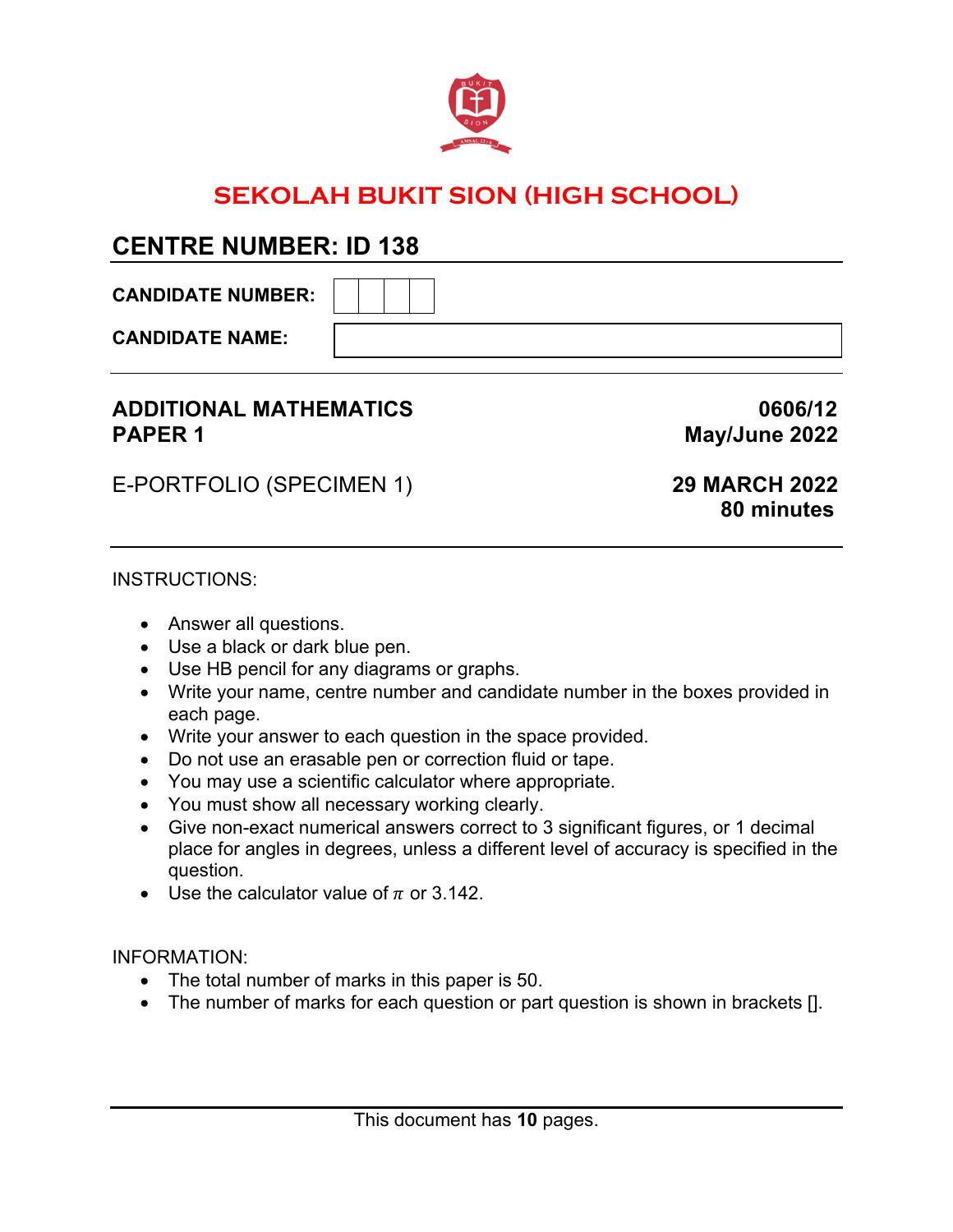(a) On the axes, sketch the graph of  $y = | 5 - 2x |$ , stating the intercepts with the coordinate axes.  $[2]$ 



# **(b)** Solve  $|5 - 2x| = 3$ . [2]



## **(c)** Solve the inequality  $|5 - 2x| \ge 3$ . [1]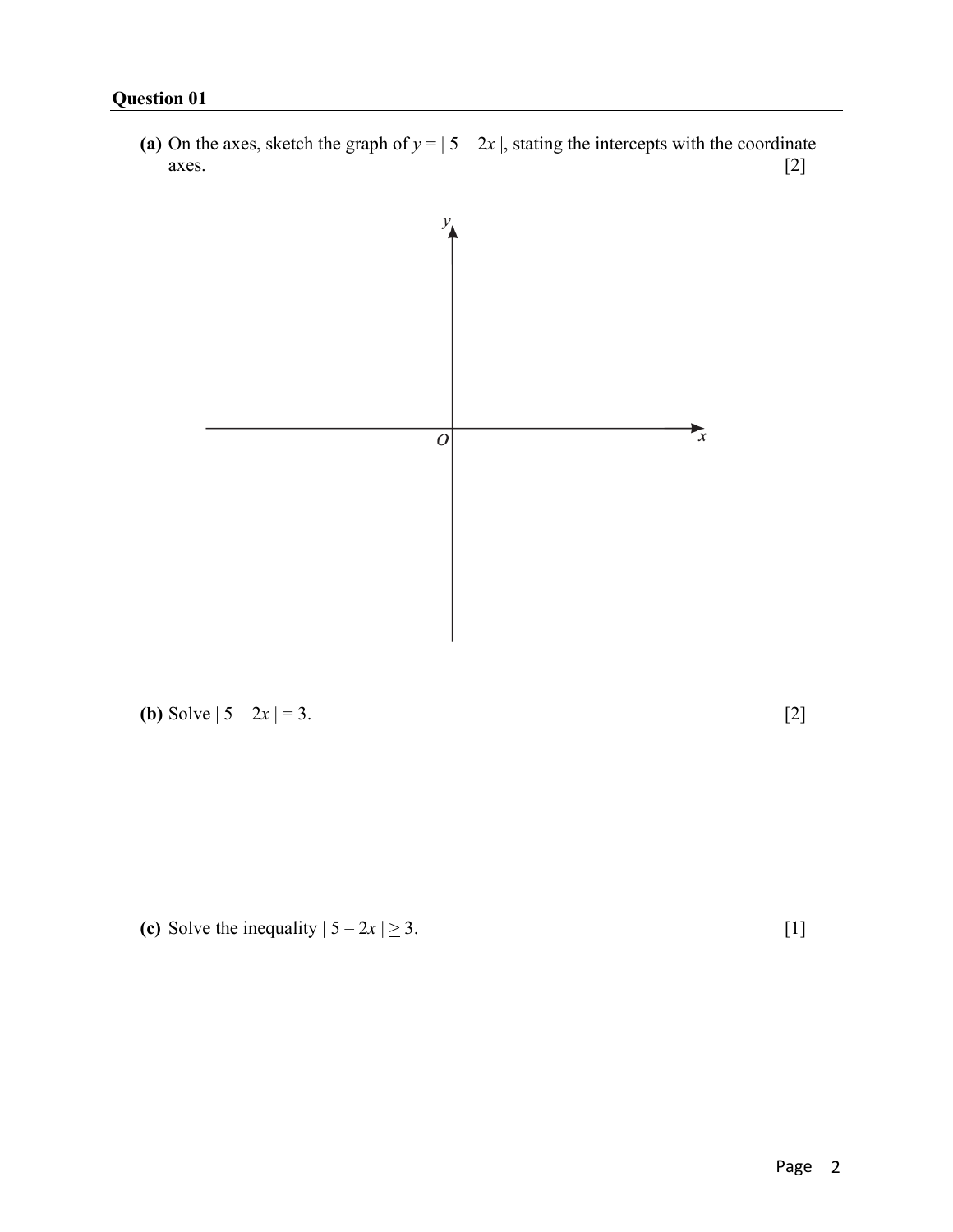Write  $\frac{(pqr)^{-2}r^3}{(r^2)^{-2}r^3}$  $\frac{(pq_1)^2}{(p^2r)^{-2}q^3}$  in the form  $p^aq^b r^c$ , where *a*, *b* and *c* are constants. [3]

#### **Question 03**

A curve is such that  $y = (3x + 2)^{\frac{-1}{3}}$ . Find the equation of the line tangent to the curve at  $x = 2$ . [4]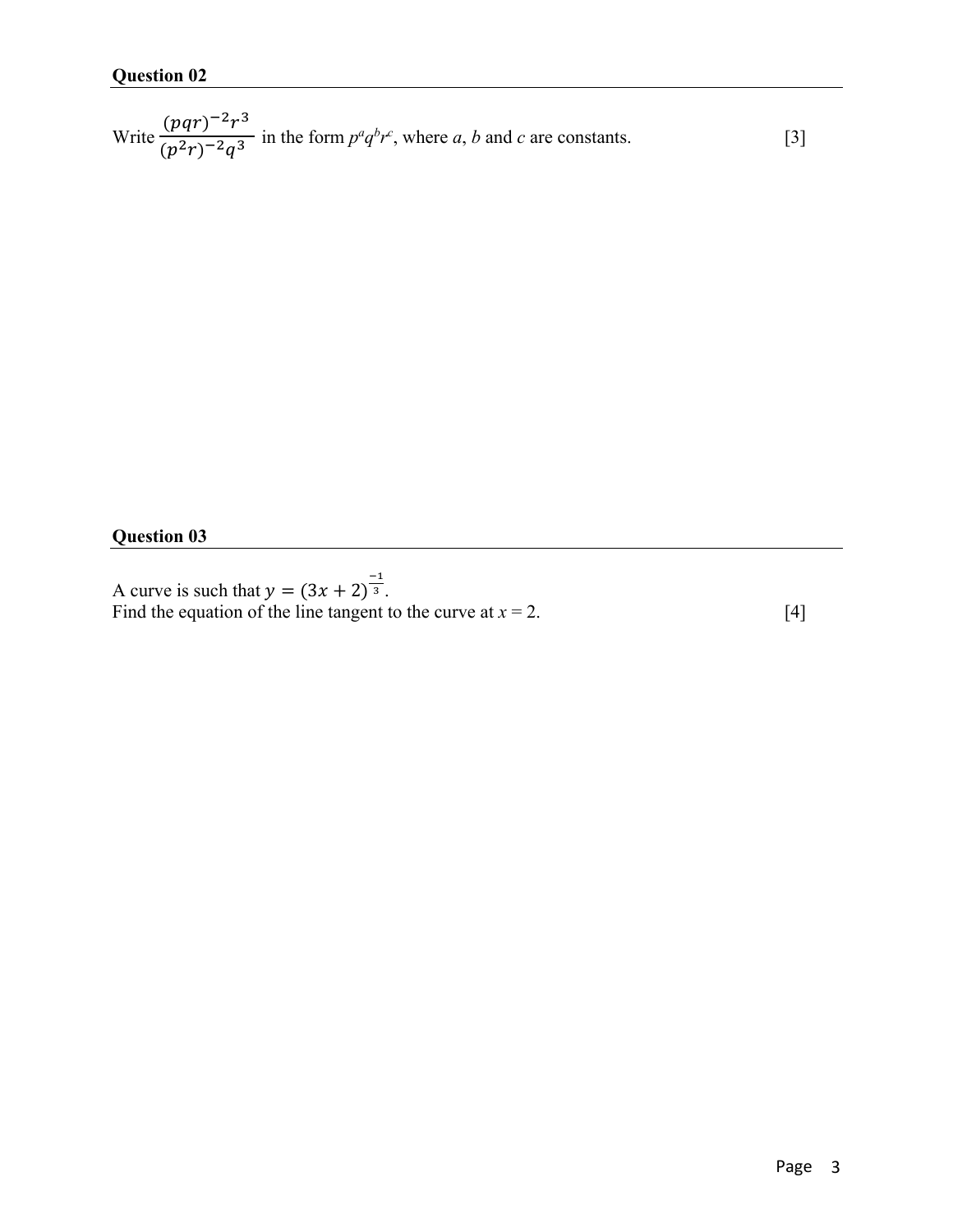(a) Given that  $log_a p + log_a 5 - log_a 4 = log_a 20$ , find the value of *p*. [2]

**(b)** Solve the equation  $3^{2x+1} + 8(3^x) - 3 = 0$ . [3]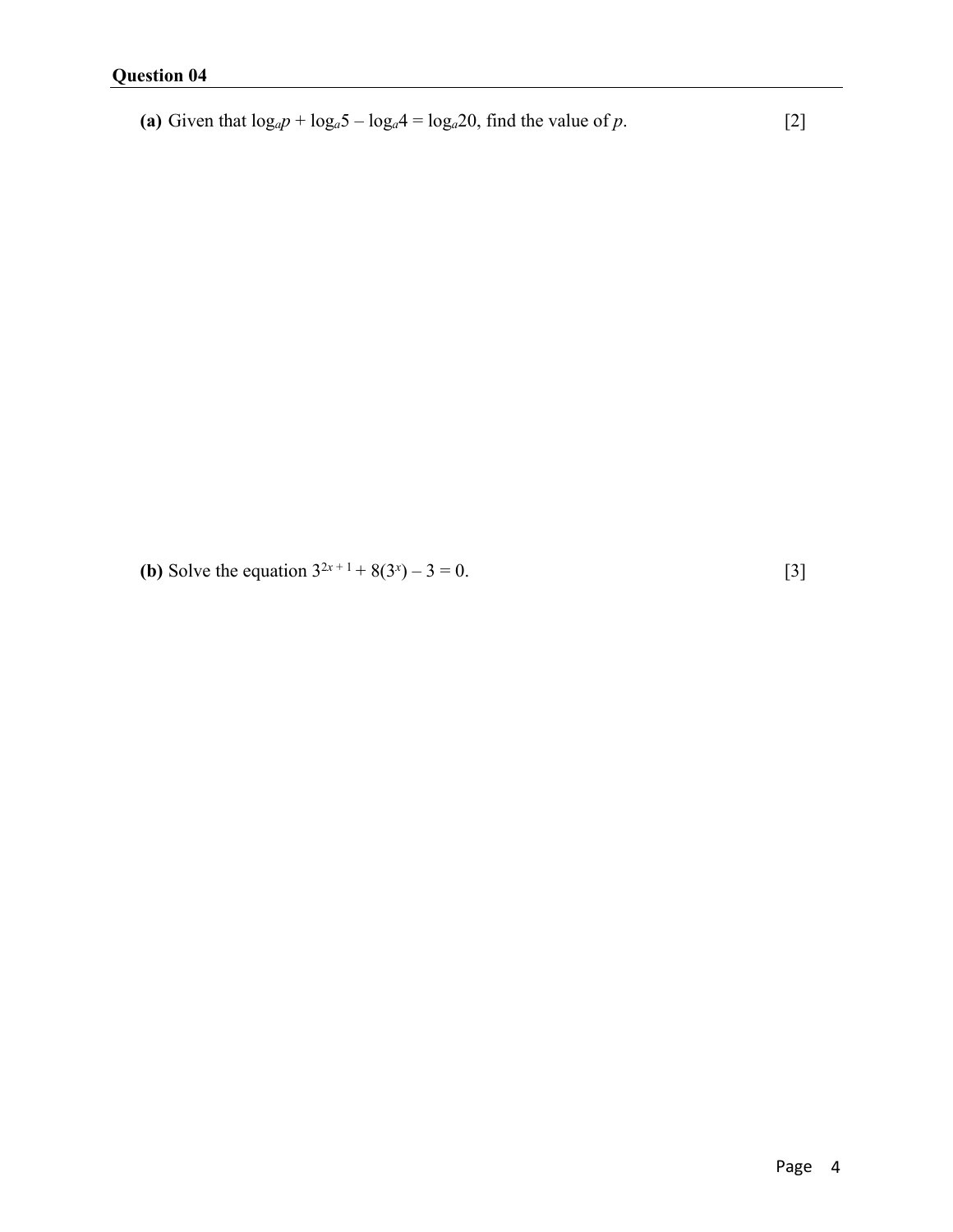(a) Solve 
$$
3\cos^2 \theta + 4\sin \theta = 4
$$
 for  $0^\circ \le \theta \le 180^\circ$ . [4]

**(b)** Show that 
$$
\frac{\cos \theta}{1-\sin \theta} + \frac{1-\sin \theta}{\cos \theta} = 2 \sec \theta
$$
. [4]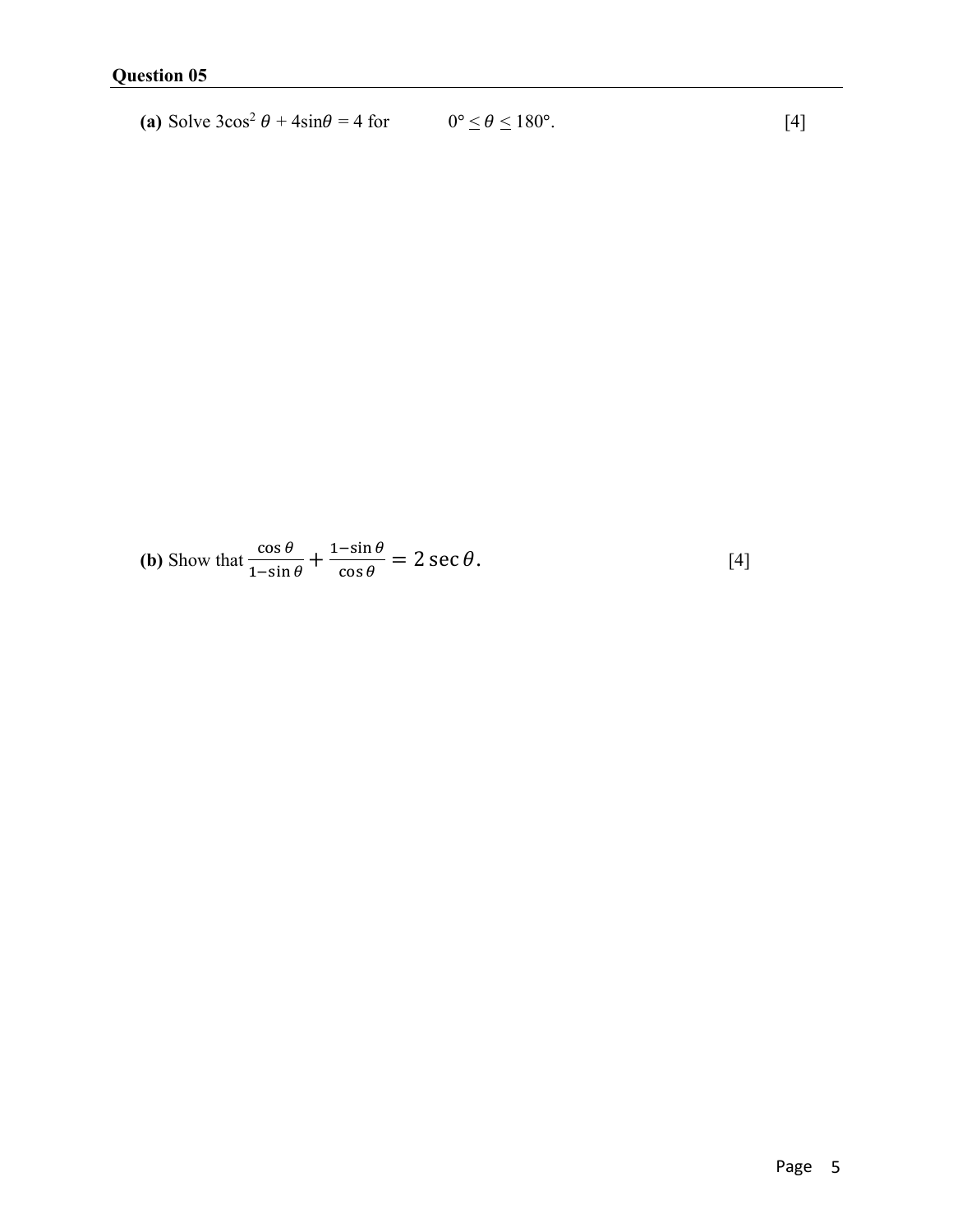#### **Question 06**

The diagram on the right shows a circle, centre *O*, radius 10 cm. The points *A* and *B* lie on the circumference of the circle. The points *C* and *D* are the midpoints of the lines *OB* and *OA*. The arc *DC* is a part of a circle centre *O*. The chord *AB* is of length 15 cm.



**(b)** Find the perimeter of the shaded region *ABCD*. [2]

 $10 \text{ cm}$ Έ  $15 \text{ cm}$ 

**(c)** Find the area of the shaded region *ABCD*. [3]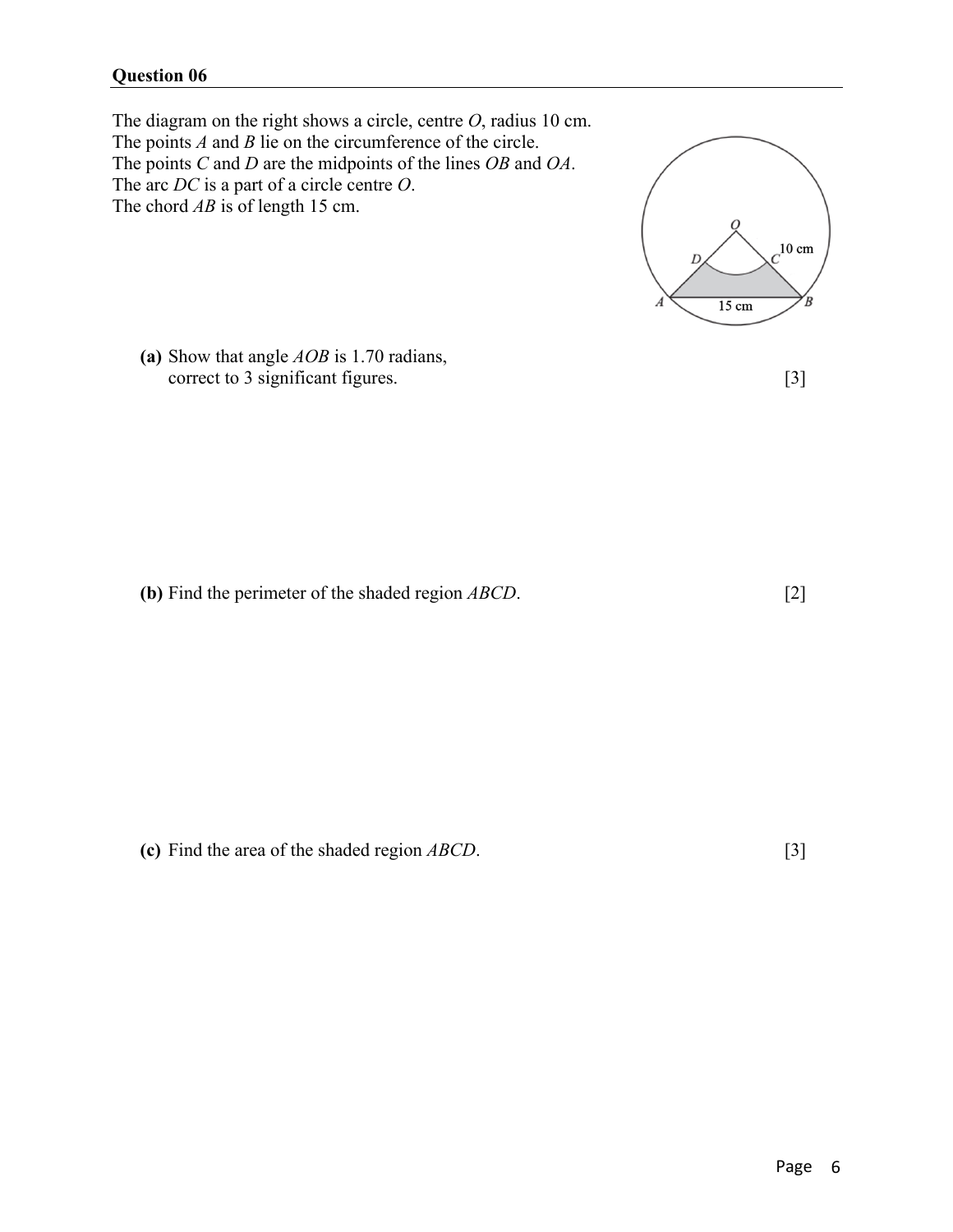The polynomial  $p(x) = ax^3 - 9x^2 + bx - 6$ , where *a* and *b* are constants, has a factor of  $x - 2$ . The polynomial has a remainder of 66 when divided by  $x - 3$ .

(a) Find the value of *a* and *b*.  $[4]$ 

**(b)** Using your values of *a* and *b*, show that  $p(x) = (x - 2)q(x)$ , where  $q(x)$  is a quadratic factor to be found. [2]

**(c)** Hence, show that the equation  $p(x) = 0$  has only one real solution. [2]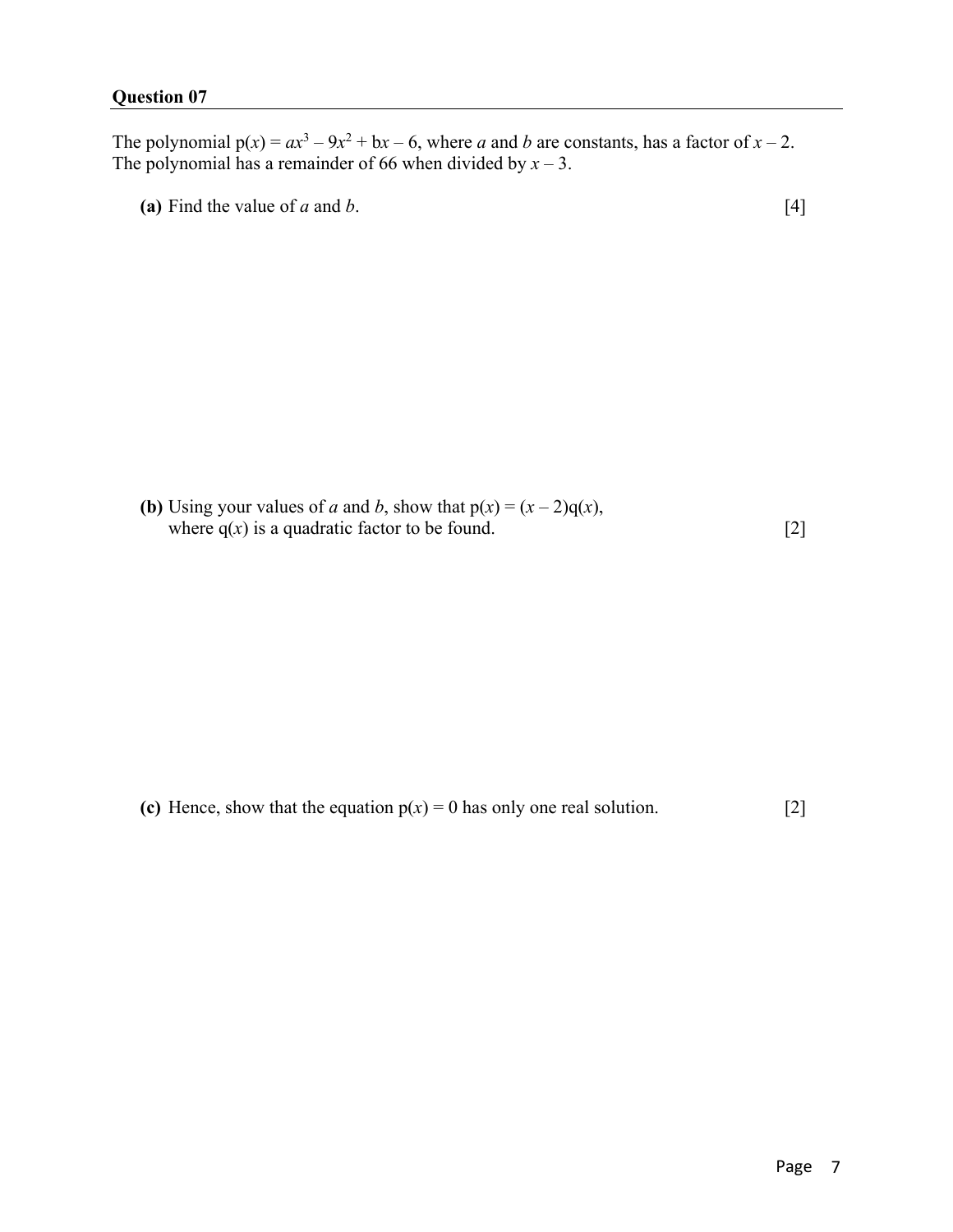Given the digits 1, 3, 5, 6, 8 and 9, using each digit only once,

- **(a)** find how many different 5-digit numbers can be formed without any restriction. [1]
- **(b)** How many of these 5-digit numbers are odd? [1]
- **(c)** How many of these 5-digit numbers are odd and greater than 60 000? [3]

#### **Question 9**

Find the set of values of *k* for which the line  $y = 2x + k$  cuts the curve  $y = x^2 + kx + 5$ at two distinct points. [6]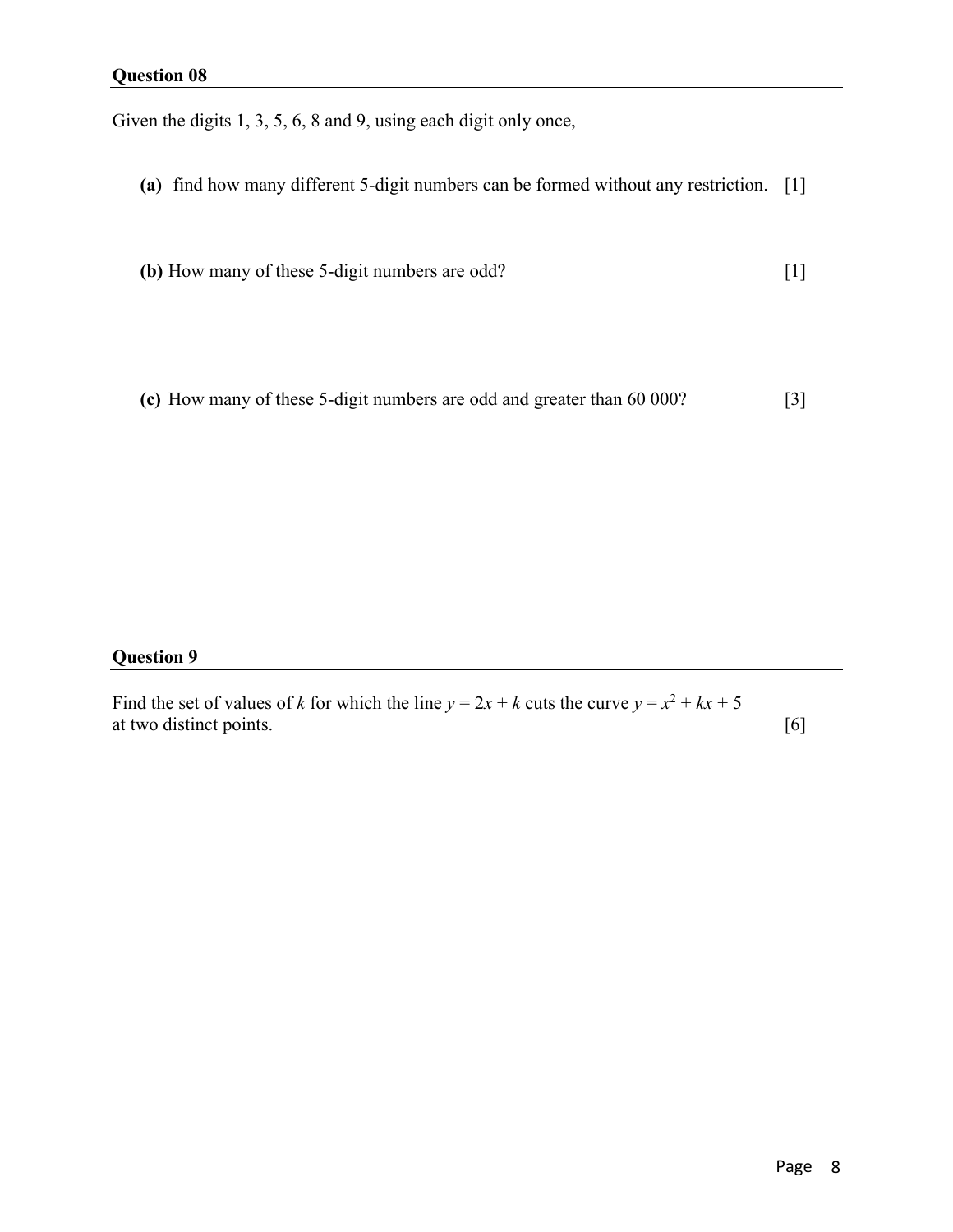(a) The diagram shows triangle *AOC*, where  $\overrightarrow{OA} = \mathbf{a}, \overrightarrow{OB} = \mathbf{b}$  and  $\overrightarrow{OC} = \mathbf{c}$ . The point *B* lies on the line *AC* such that  $AB : BC = 5 : 6$ .



(i) Write down  $\overrightarrow{AB}$  in terms of **a** and **b**. [1]

- (ii) Write down  $\overrightarrow{BC}$  in terms of **b** and **c**. [1]
- **(iii)** Hence, show that  $11b = 5c + 6a$ . [2]